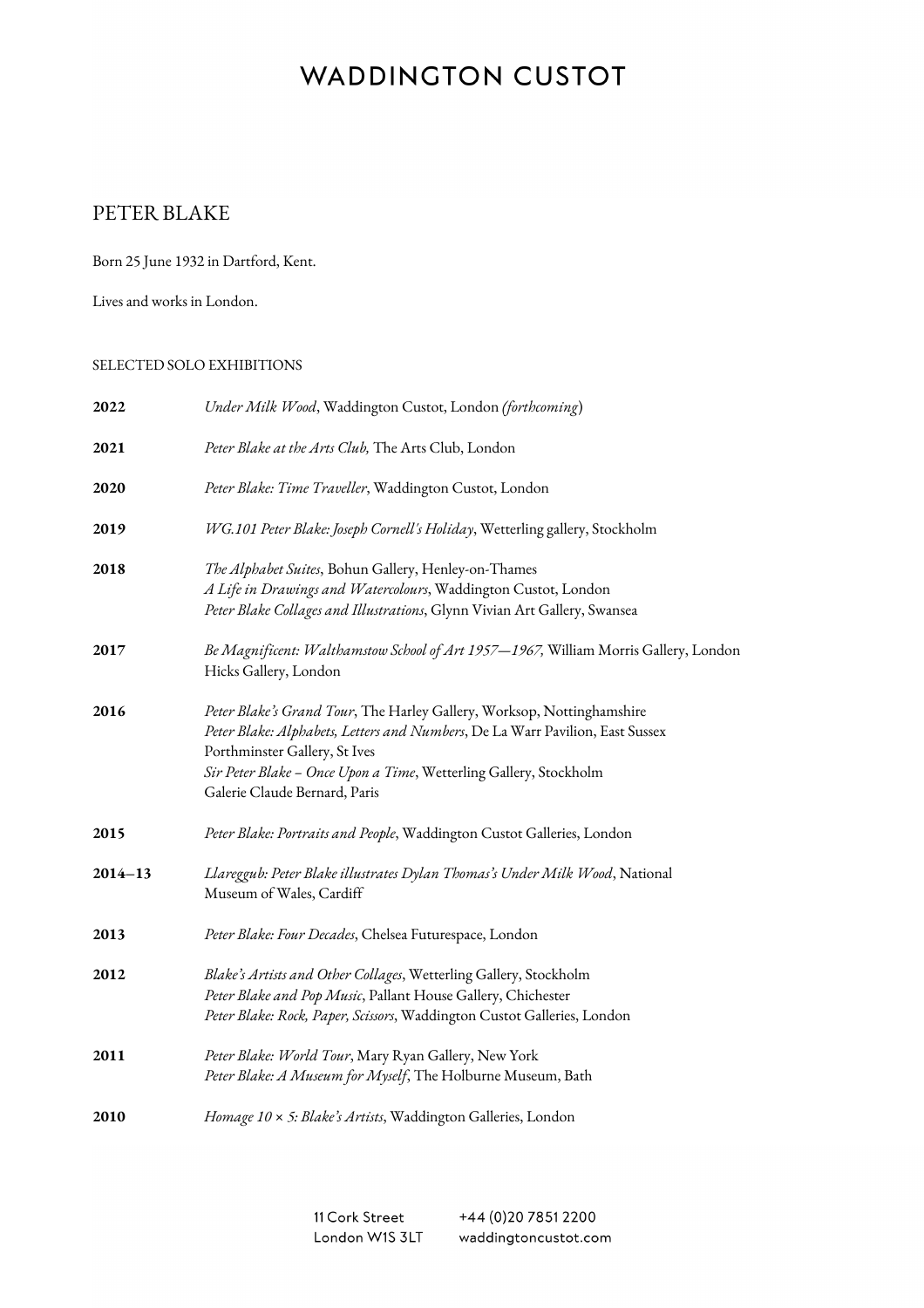| 2009        | Peter Blake's Polaroids, Opus Art, Newcastle upon Tyne<br>Galerie Claude Bernard, Paris                                                                                                                |
|-------------|--------------------------------------------------------------------------------------------------------------------------------------------------------------------------------------------------------|
| 2008        | Galerie Thomas Levy, Hamburg; touring to Lorenzelli Arte, Milan                                                                                                                                        |
| 2007        | Peter Blake: A Retrospective, Tate Liverpool; touring to Museo de Bellas Artes<br>de Bilbao                                                                                                            |
| 2006        | With a Little Help, Spring Fine Art, Design and Antiques Fair, London<br>Peter Blake: 1975-2005, Bjorn Wetterling Gallery, Stockholm<br>Peter Blake: New Prints and Sculpture, Harley Gallery, Welbeck |
| 2005        | Peter Blake: 1–10 (Collages, Constructions, Drawings & Sculpture) & The Marcel<br>Duchamp Paintings, Waddington Galleries, London                                                                      |
| 2003        | Artiscope, Brussels<br>Peter Blake: Commercial Art, The London Institute Gallery, London<br>Peter Blake: Sculpture, The London Institute Gallery, London                                               |
| 2002        | Sir Peter Blake / And Now We Are 70, Paul Morris Gallery, New York                                                                                                                                     |
| 2001        | Peter Blake: Alphabet, touring UK venues to 2009 (Hayward Touring exhibition)                                                                                                                          |
| <b>2000</b> | Peter Blake: About Collage, Tate Liverpool                                                                                                                                                             |
| 1999        | A Cabinet of Curiosities from the Collections of Peter Blake, Morley Gallery, London                                                                                                                   |
| $1997 - 6$  | Now We Are 64: Peter Blake at The National Gallery, The National Gallery, London;<br>touring to Whitworth Art Gallery, Manchester                                                                      |
| 1995        | Galerie Claude Bernard, Paris                                                                                                                                                                          |
| 1992        | Govinda Gallery, Washington, DC                                                                                                                                                                        |
| 1990        | Waddington Galleries, London<br>Wetterling Gallery, Gothenburg                                                                                                                                         |
| 1988        | Nishimura Gallery, Tokyo                                                                                                                                                                               |
| $1987 - 6$  | Watermans Art Centre, Brentford, Middlesex; touring to Turnpike Gallery, Leigh                                                                                                                         |
| 1984        | Galerie Claude Bernard, Paris                                                                                                                                                                          |
| 1983        | Tate Gallery, London; touring to Kestner Gesellschaft, Hanover (retrospective)                                                                                                                         |

11 Cork Street +44 (0)20 7851 2200 London W1S 3LT waddingtoncustot.com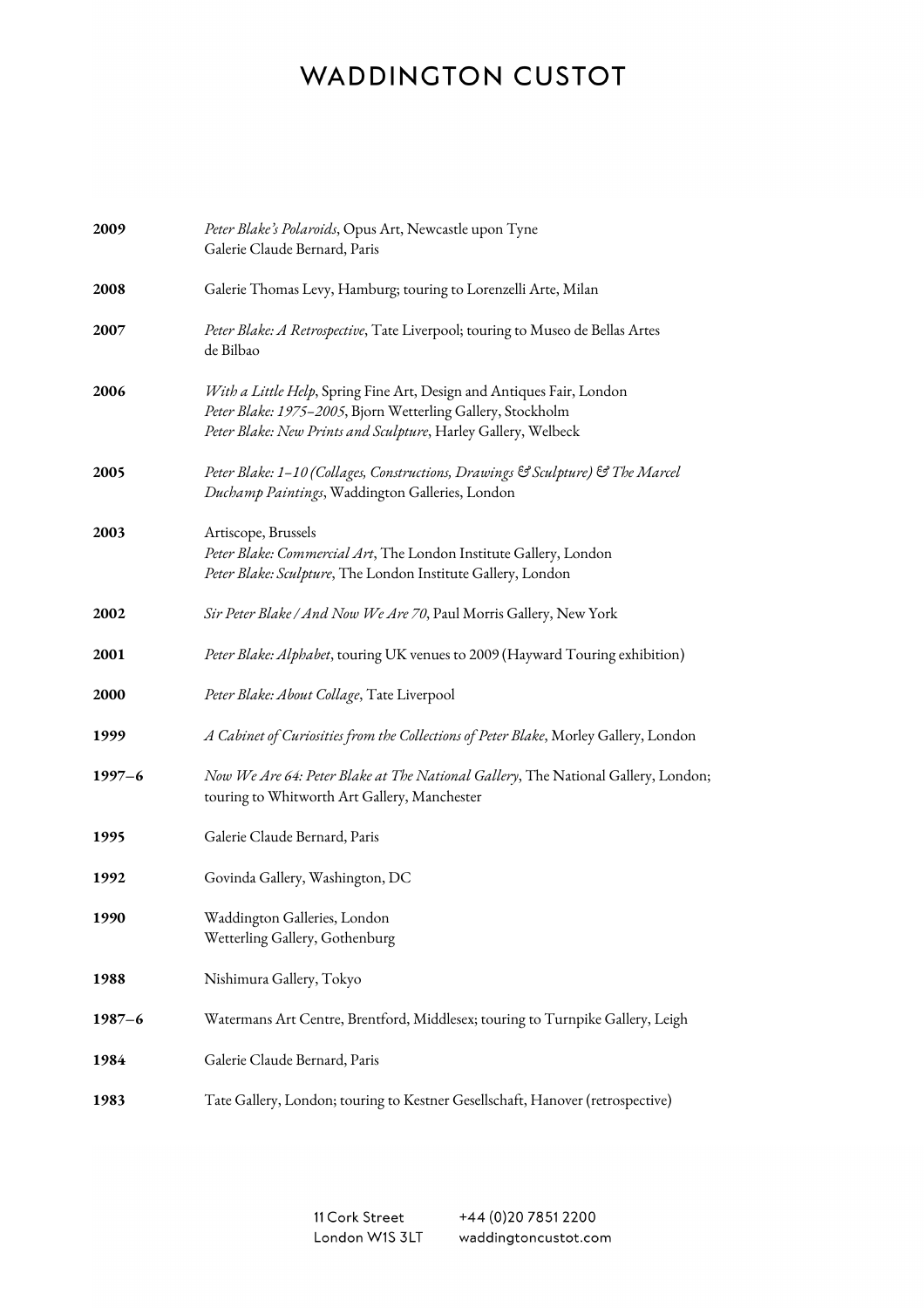| 1980       | Galleria Documenta, Turin                                                                                               |
|------------|-------------------------------------------------------------------------------------------------------------------------|
| 1979       | Bohun Gallery, Henley-on-Thames                                                                                         |
| 1978       | Waddington Graphics, London                                                                                             |
| 1977       | Waddington and Tooth Galleries, London                                                                                  |
| $1974 - 3$ | Stedelijk Museum, Amsterdam; touring to Kunstverein Hamburg; Gemeentemuseum,<br>Arnhem; Palais des Beaux-Arts, Brussels |
| 1972       | Waddington Galleries, London                                                                                            |
| 1970       | Ashgate Gallery, Farnham                                                                                                |
| 1969       | Leslie Waddington Prints, London<br>Robert Fraser Gallery, London<br>City Art Gallery, Bristol                          |
| 1965       | Robert Fraser Gallery, London                                                                                           |
| 1962       | Portal Gallery, London                                                                                                  |

#### SELECTED GROUP EXHIBITIONS

| 2020        | The 70's/Explosion of Colours, Bernard Jacobson, London                                                                                                                                                                                                                                                              |
|-------------|----------------------------------------------------------------------------------------------------------------------------------------------------------------------------------------------------------------------------------------------------------------------------------------------------------------------|
| 2018        | POP! Art in a Changing Britain, Pallant House Gallery, Chichester                                                                                                                                                                                                                                                    |
| 2016        | POP ART HEROES: Pop, Pin-Ups & Politics, Whitford Fine Art, London<br>Peter Blake Silkscreen Prints, For Arts Sake, The Printmakers Gallery, London                                                                                                                                                                  |
| 2015        | A Strong Sweet Smell of Incense: A Portrait of Robert Fraser (curated by Brian Clark),<br>Pace Gallery, London<br>Magnificent Obsessions: The Artist as Collector, Barbican Art Gallery, London<br>International Pop, Walker Art Center, Minneapolis; touring to Dallas Museum of Art;<br>Philadelphia Museum of Art |
| $2015 - 14$ | Pop to popism, Art Gallery New South Wales, Sydney                                                                                                                                                                                                                                                                   |
| 2013        | Pop Imagery, Waddington Custot Galleries, London<br>Pop Art Design, Vitra Design Museum, Weil am Rhein, Germany; touring to Louisiana<br>Museum of Modern Art, Humlebæk, Denmark; Moderna Museet, Stockholm; Barbican                                                                                                |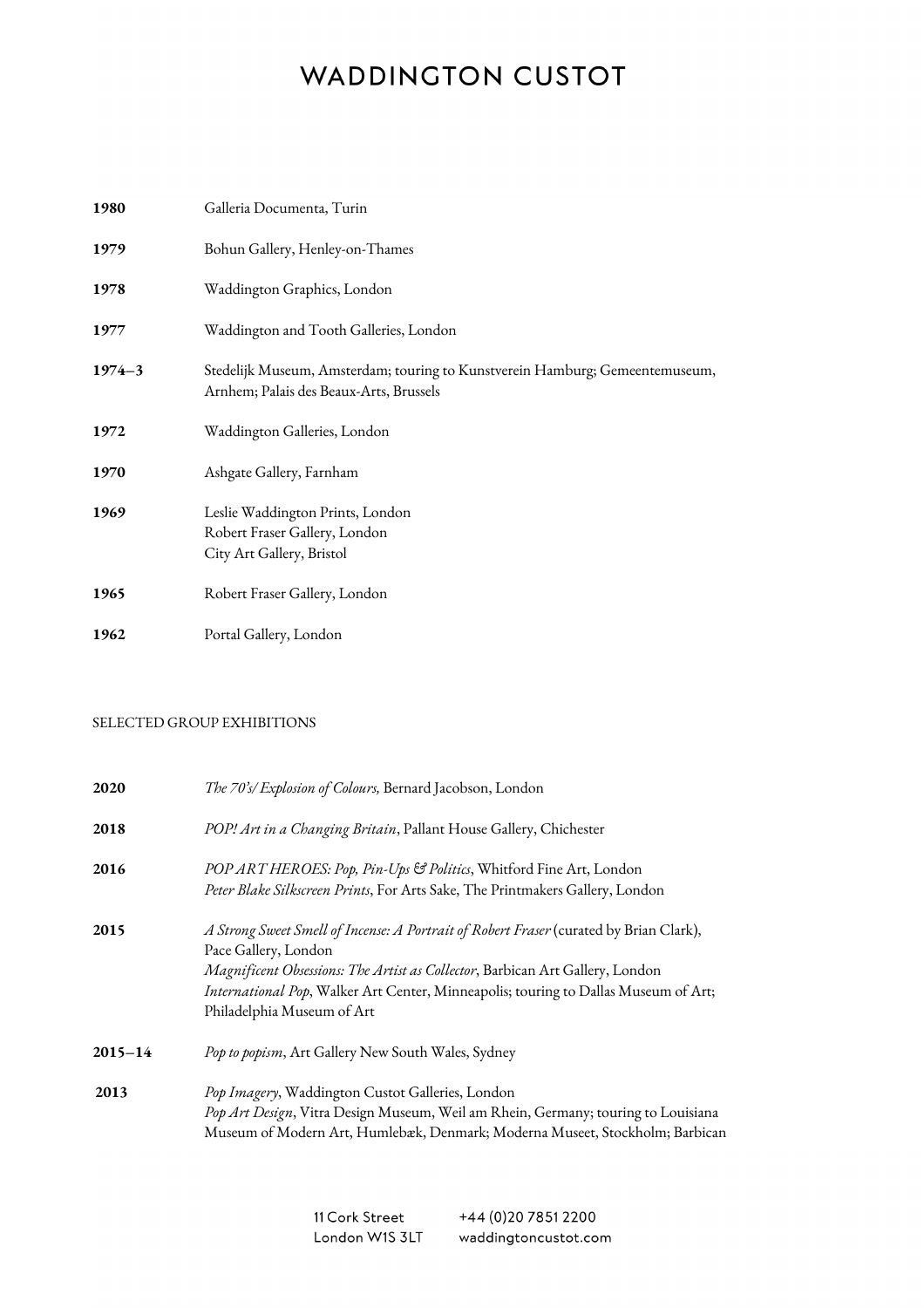|            | Art Gallery, London; Espoo Museum of Modern Art, Espoo, Finland; Henie-Onstad<br>Kunstsenter, Hovikodden, Norway<br>When Britain Went Pop - British Pop Art: The Early Years, organised by Christie's<br>and Waddington Custot Galleries, Christie's Mayfair, London<br>Pop Art to Britart: Modern Masters from the David Ross Collection, Djanogly Art<br>Gallery, Lakeside Arts Centre, Nottingham  |
|------------|-------------------------------------------------------------------------------------------------------------------------------------------------------------------------------------------------------------------------------------------------------------------------------------------------------------------------------------------------------------------------------------------------------|
| 2012       | Parallelwelt Zirkus, Kunsthalle Wien, Vienna<br>Freedom not Genius: Works from Damien Hirst's Murderme Collection, Pinacoteca<br>Agnelli, Turin                                                                                                                                                                                                                                                       |
| 2011       | Studies for an Exhibition, David Roberts Art Foundation, London                                                                                                                                                                                                                                                                                                                                       |
| 2010       | Sculpture, Waddington Galleries, London<br>The Ear of Giacometti: (Post-)Surreal Art from Meret Oppenheim to Mariella Mosler,<br>Galerie Levy, Hamburg                                                                                                                                                                                                                                                |
| 2009       | 15th Autumn Exhibition, Royal West of England Academy, Bristol                                                                                                                                                                                                                                                                                                                                        |
| 2008       | Peter Blake and John Wesley Tracings: From the 1960s On, Fredericks & Freiser,<br>New York<br>100 Years, 100 Artists, 100 Works of Art, A Foundation, London<br>Post-War to Pop. Modern British Art: Abstraction, Pop and Op Art, Whitford Fine<br>Art, London<br>L'usage de la parole, Artiscope, Brussels                                                                                           |
| $2008 - 7$ | Pop Art 1956-1968, Scuderie del Quirinale, Rome                                                                                                                                                                                                                                                                                                                                                       |
| 2007       | All Tomorrow's Pictures, Institute of Contemporary Arts, London<br>Pop Art Portraits, National Portrait Gallery, London<br>Pop Art Is , Gagosian Gallery, London<br>A Tribute to Sir Colin St John Wilson, James Hyman Gallery, London<br>Looking Forward: Thirty Contemporary British Artists, Agnew's, London<br>White Out, The Fine Art Society, London<br>Sculpture, Waddington Galleries, London |
| 2006       | Good Vibrations: le arti visive e il rock, Papesse Centro Arte Contemporanea, Siena<br>Modern British Art: The First 100 Years, Pallant House Gallery, Chichester                                                                                                                                                                                                                                     |
| 2005       | The Brotherhood of Ruralists and the Pre-Raphaelites, Peter Nahum at The Leicester<br>Galleries, London<br>British Pop, Museo de Bellas Artes de Bilbao                                                                                                                                                                                                                                               |
| 2004       | Naked, Royal West of England Academy, Bristol<br>An Artist's Choice: David Remfry Selects, Bohun Gallery, Henley-on-Thames<br>Diamond Dust Volume One, Edinburgh Printmakers, Edinburgh                                                                                                                                                                                                               |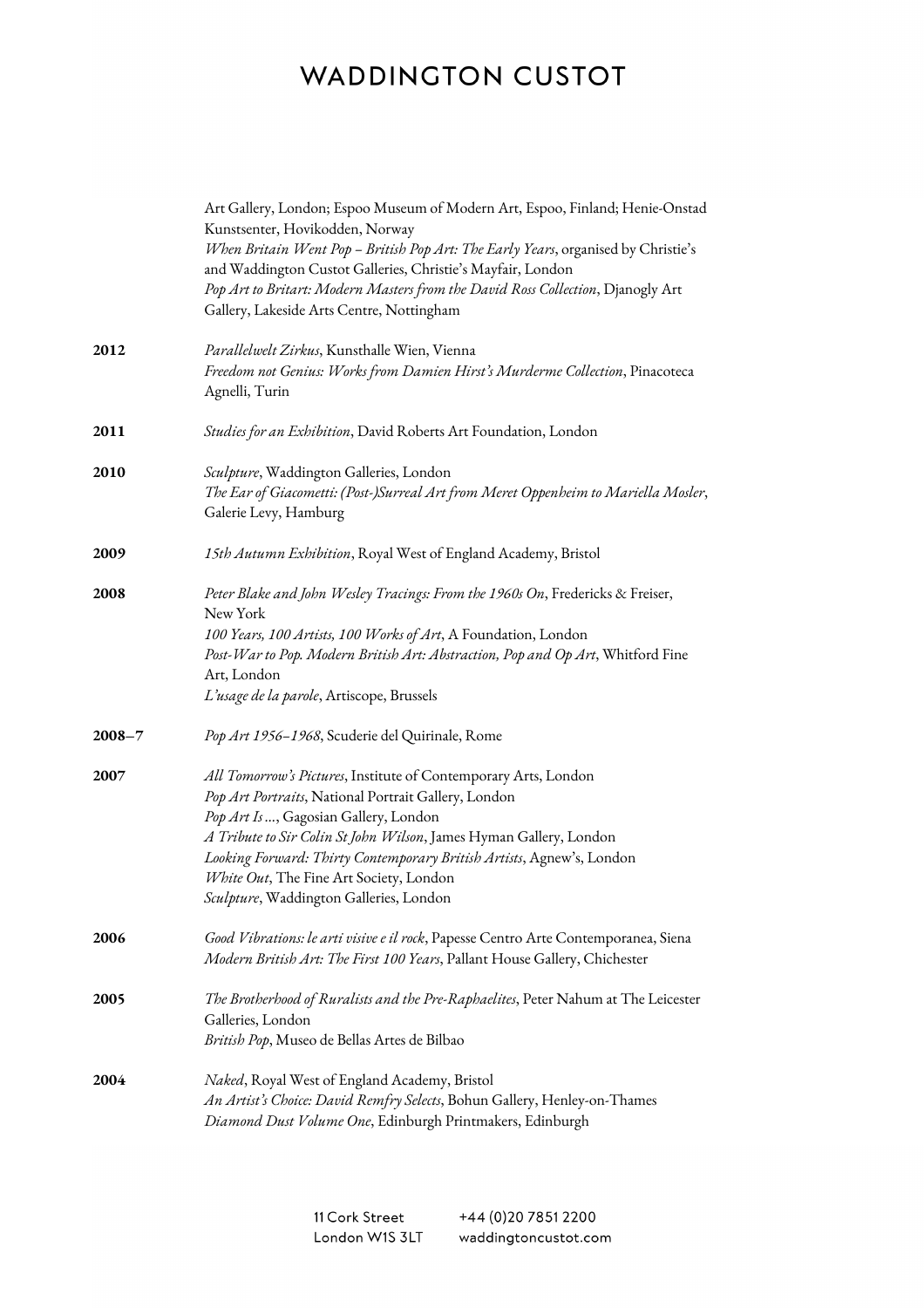|             | Just what is it that makes British Pop art so different, so appealing?, Yale Center<br>for British Art, New Haven, Connecticut<br>Design and Artists Copyright Society (DACS): Twenty years, The Mall Galleries, London<br>Pop Art UK: British Pop Art 1956-1972, Palazzo Santa Margherita, Palazzina<br>dei Giardini, Modena<br>Marilyn. Una vida de leyenda, Reales Ataranzanes de Valencia; touring to Centro<br>Cultural de la Villa Plaza de Colon, Madrid<br>Art and the 60s: This Was Tomorrow, Tate Britain, London; touring to Gas Hall,<br>Birmingham Museums and Art Gallery |
|-------------|-----------------------------------------------------------------------------------------------------------------------------------------------------------------------------------------------------------------------------------------------------------------------------------------------------------------------------------------------------------------------------------------------------------------------------------------------------------------------------------------------------------------------------------------------------------------------------------------|
| 2003        | Five in One: David Inshaw - Friends and Influences, Royal West of England<br>Academy, Bristol<br>Marilyn Monroe - Life of a Legend, County Hall Gallery, London                                                                                                                                                                                                                                                                                                                                                                                                                         |
| $2003 - 2$  | Blast to Freeze: British Art in the 20th Century, Kunstmuseum Wolfsburg; touring<br>to Les Abattoirs, Toulouse                                                                                                                                                                                                                                                                                                                                                                                                                                                                          |
| 2002        | Transition: The London Art Scene in the Fifties, Barbican Art Galleries, London<br>United Kingdom United States, Waddington Galleries, London<br>British Pop Art, Alan Cristea Gallery, London                                                                                                                                                                                                                                                                                                                                                                                          |
| 2001        | Pop Art US / UK Connections, 1956-1966, The Menil Collection, Houston<br>Les Années Pop, Centre Pompidou, Paris<br>Drawing Distinctions: Twentieth Century Drawings and Watercolours from the<br>British Council Collections, Milton Keynes Gallery                                                                                                                                                                                                                                                                                                                                     |
| $2001 - 0$  | The School of London and their friends: the collection of Elaine and Melvin Merians,<br>Yale Center for British Art, New Haven, Connecticut; touring to Neuberger Museum<br>of Art, Purchase College State University of New York, Purchase, New York                                                                                                                                                                                                                                                                                                                                   |
| <b>2000</b> | Defining the Times, Milton Keynes Gallery                                                                                                                                                                                                                                                                                                                                                                                                                                                                                                                                               |
| 1999        | Collage - The Pasted-Paper Revolution, Crane Kalman Gallery, London<br>Best of British: 26 Paintings and The New Wing, Pallant House Gallery, Chichester                                                                                                                                                                                                                                                                                                                                                                                                                                |
| $1999 - 8$  | Smakprov. Wetterling Gallery 1978-1998, Wetterling Gallery, Stockholm<br>POP-TASTIC!, Wolverhampton Art Gallery                                                                                                                                                                                                                                                                                                                                                                                                                                                                         |
| 1997        | Treasure Island, Calouste Gulbenkian Foundation, Lisbon<br>British Figurative Art, Part 1: Painting, The Human Figure, Flowers Gallery, London<br>The Pop '60s: Transatlantic Crossing, Fundacio das Descobertas, Lisbon<br>Essence of Humour, Crane Kalman, London                                                                                                                                                                                                                                                                                                                     |
| $1996 - 5$  | Marilyn Monroe, Palazzo della Civiltà Italiana, Rome                                                                                                                                                                                                                                                                                                                                                                                                                                                                                                                                    |
| 1995        | Paintings from the 60s and 70s: Peter Blake, Patrick Caulfield and Howard                                                                                                                                                                                                                                                                                                                                                                                                                                                                                                               |

11 Cork Street +44 (0) 20 7851 2200 London W1S 3LT waddingtoncustot.com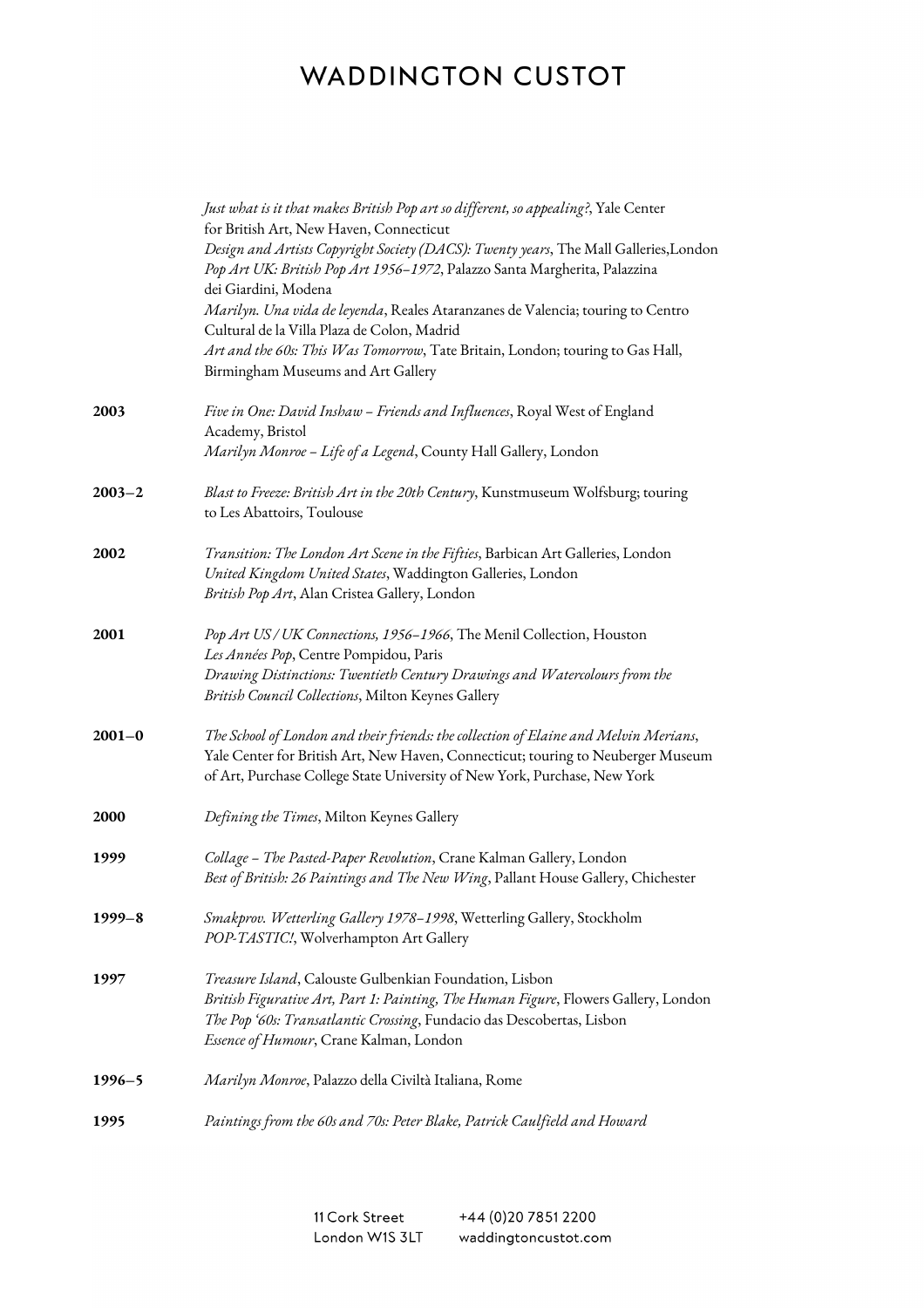|             | Hodgkin, Waddington Galleries, London<br>Revolution: Art of the Sixties from Warhol to Beuys, Museum of Contemporary<br>Art, Tokyo                                                                                                                                                                                                                                                                                                                                                                                                                    |
|-------------|-------------------------------------------------------------------------------------------------------------------------------------------------------------------------------------------------------------------------------------------------------------------------------------------------------------------------------------------------------------------------------------------------------------------------------------------------------------------------------------------------------------------------------------------------------|
| 1994        | Elvis + Marilyn: 2 x Immortal, The Institute of Contemporary Art, Boston; touring<br><b>United States</b>                                                                                                                                                                                                                                                                                                                                                                                                                                             |
| 1993        | The Sixties Art Scene in London, Barbican Art Gallery, London                                                                                                                                                                                                                                                                                                                                                                                                                                                                                         |
| $1993 - 2$  | Pop Art, The Montreal Museum of Fine Arts                                                                                                                                                                                                                                                                                                                                                                                                                                                                                                             |
| 1992        | Ready, Steady, Go: Painting of the Sixties from the Arts Council Collection, Royal<br>Festival Hall, London; touring Britain                                                                                                                                                                                                                                                                                                                                                                                                                          |
| $1992 - 1$  | Pop Art, Royal Academy of Arts, London; touring to Museum Ludwig, Cologne;<br>Museo Nacional Centro de Arte Reina Sofia, Madrid                                                                                                                                                                                                                                                                                                                                                                                                                       |
| 1991        | British Art from 1930, Waddington Galleries, London<br>Five Artists, Waddington Galleries, London                                                                                                                                                                                                                                                                                                                                                                                                                                                     |
| $1990 - 89$ | The Secret Garden: The Work of The Brotherhood of Ruralists, Piccadilly Gallery,<br>London<br>Picturing People, National Gallery, Kuala Lumpur; touring to Museum of Art,<br>Hong Kong; Empress Palace Gallery, Singapore (British Council exhibition)<br>1990 Three Ways, Magyar Kepzomuveszeti, Budapest; touring to Istvankiraly,<br>Szekessehervar; Pecf, Hungary (Royal College of Art exhibition organised<br>by British Council)<br>Masterpieces from the Arts Council Collection: 20th Century British Paintings,<br>Ueno Royal Museum, Tokyo |
| 1989        | Works on Paper, Waddington Galleries, London<br>Twentieth Century Works, Waddington Galleries, London                                                                                                                                                                                                                                                                                                                                                                                                                                                 |
| $1990 - 88$ | The New British Painting, The Contemporary Arts Center, Cincinnati, Ohio;<br>touring to Chicago Public Library Cultural Center; Haggerty Museum, Marquette<br>University, Milwaukee, Wisconsin; Southeastern Center for Contemporary Art,<br>Winston-Salem, North Carolina; Grand Rapids Art Museum, Michigan                                                                                                                                                                                                                                         |
| 1988        | Mother and Child, Lefevre Gallery, London<br>Contemporary Art Auctions, St Peter's Church Hall, Portobello Road, London                                                                                                                                                                                                                                                                                                                                                                                                                               |
| $1988 - 7$  | Comic Iconoclasm, Institute of Contemporary Arts, London; touring<br>to Douglas Hyde Gallery, Dublin; Cornerhouse Gallery, Manchester; and<br>European tour                                                                                                                                                                                                                                                                                                                                                                                           |
| 1987        | British Art in the 20th Century: The Modern Movement, Royal Academy                                                                                                                                                                                                                                                                                                                                                                                                                                                                                   |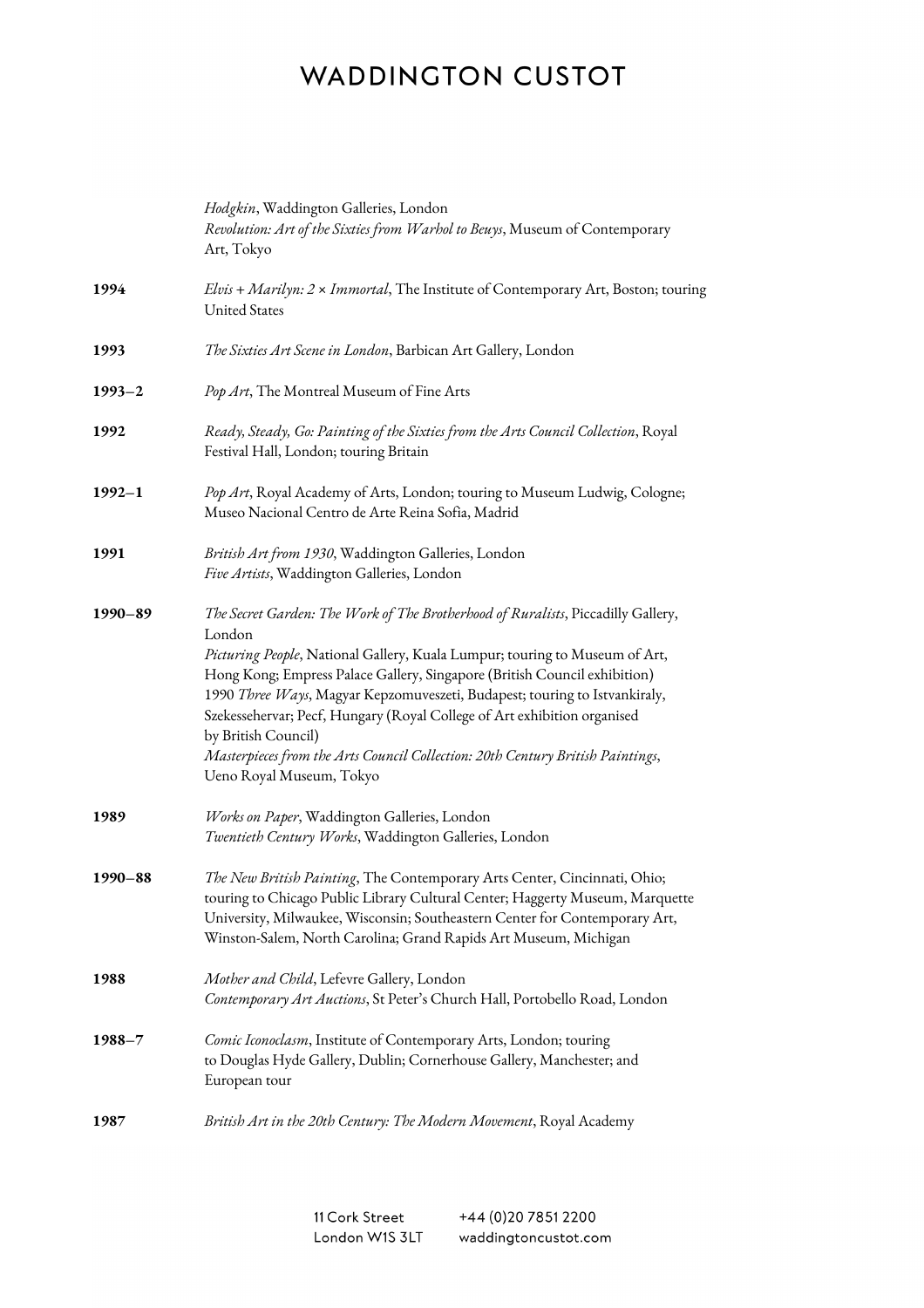|      | of Arts, London<br>Pop Art USA - UK, Odakyu Grand Gallery, Tokyo; touring to Daimaru Museum,<br>Osaka; Funabashi Seibu Museum of Art; Sogo Museum of Art, Yokohama |
|------|--------------------------------------------------------------------------------------------------------------------------------------------------------------------|
|      | London Group Exhibition, Royal College of Art, London                                                                                                              |
| 1986 | Little and Large, Waddington Galleries, London                                                                                                                     |
|      | Forty Years of Modern Art, Tate Gallery, London                                                                                                                    |
|      | American / European Painting and Sculpture, LA Louver Gallery, Los Angeles                                                                                         |
| 1985 | Groups VIII, Waddington Galleries, London                                                                                                                          |
|      | La vie et l'oeuvre de l'ecrivain, Galerie James Mayor, Paris                                                                                                       |
|      | Royal College of Art Printmaking Appeal Fund Exhibition, Barbican Art                                                                                              |
|      | Gallery, London                                                                                                                                                    |
| 1984 | Groups VII, Waddington Galleries, London                                                                                                                           |
|      | Works on Paper, Waddington Galleries, London                                                                                                                       |
|      | The Automobile and Culture, Los Angeles Museum of Contemporary Art                                                                                                 |
|      | Look People, National Portrait Gallery, London                                                                                                                     |
|      | The Hard Won Image, Tate Gallery, London                                                                                                                           |
| 1983 | Landscape, Whitworth Art Gallery, Manchester                                                                                                                       |
|      | Groups VI, Waddington Galleries, London                                                                                                                            |
| 1982 | Groups V, Waddington Galleries, London                                                                                                                             |
|      | British Drawings and Watercolours, China Art Gallery, Beijing; touring                                                                                             |
|      | to Shanyang; Hong Kong (British Council exhibition)                                                                                                                |
| 1981 | Groups IV, Waddington Galleries, London                                                                                                                            |
|      | The Ruralists, Arnolfini Gallery, Bristol; touring to Birmingham; Glasgow; Camden                                                                                  |
|      | Arts Centre, London                                                                                                                                                |
|      | Six British Artists, Prints 1974-1981, Waddington Graphics, London                                                                                                 |
| 1980 | Groups III, Waddington Galleries, London                                                                                                                           |
|      | Fairies, Brighton Museum and Art Gallery                                                                                                                           |
|      | Ophelia: paintings and drawings on the theme of Ophelia by the Brotherhood                                                                                         |
|      | of Ruralists, City Museum and Art Gallery, Bristol                                                                                                                 |
| 1979 | Groups II, Waddington Galleries, London                                                                                                                            |
|      | The Brotherhood of Ruralists, Charleston Manor, Seaford, Sussex                                                                                                    |
|      | The Brotherhood of Ruralists, Gainsborough's House, Sudbury, Suffolk                                                                                               |
|      | This Knot of Life, LA Louver Gallery, Los Angeles                                                                                                                  |
| 1978 | Groups, Waddington Galleries, London                                                                                                                               |
| 1977 | Hayward Annual, Hayward Gallery, London (Arts Council exhibition)                                                                                                  |
|      | The Brotherhood of Ruralists, Festival Gallery, Bath; touring to Edinburgh;                                                                                        |
|      | Doncaster; Southampton                                                                                                                                             |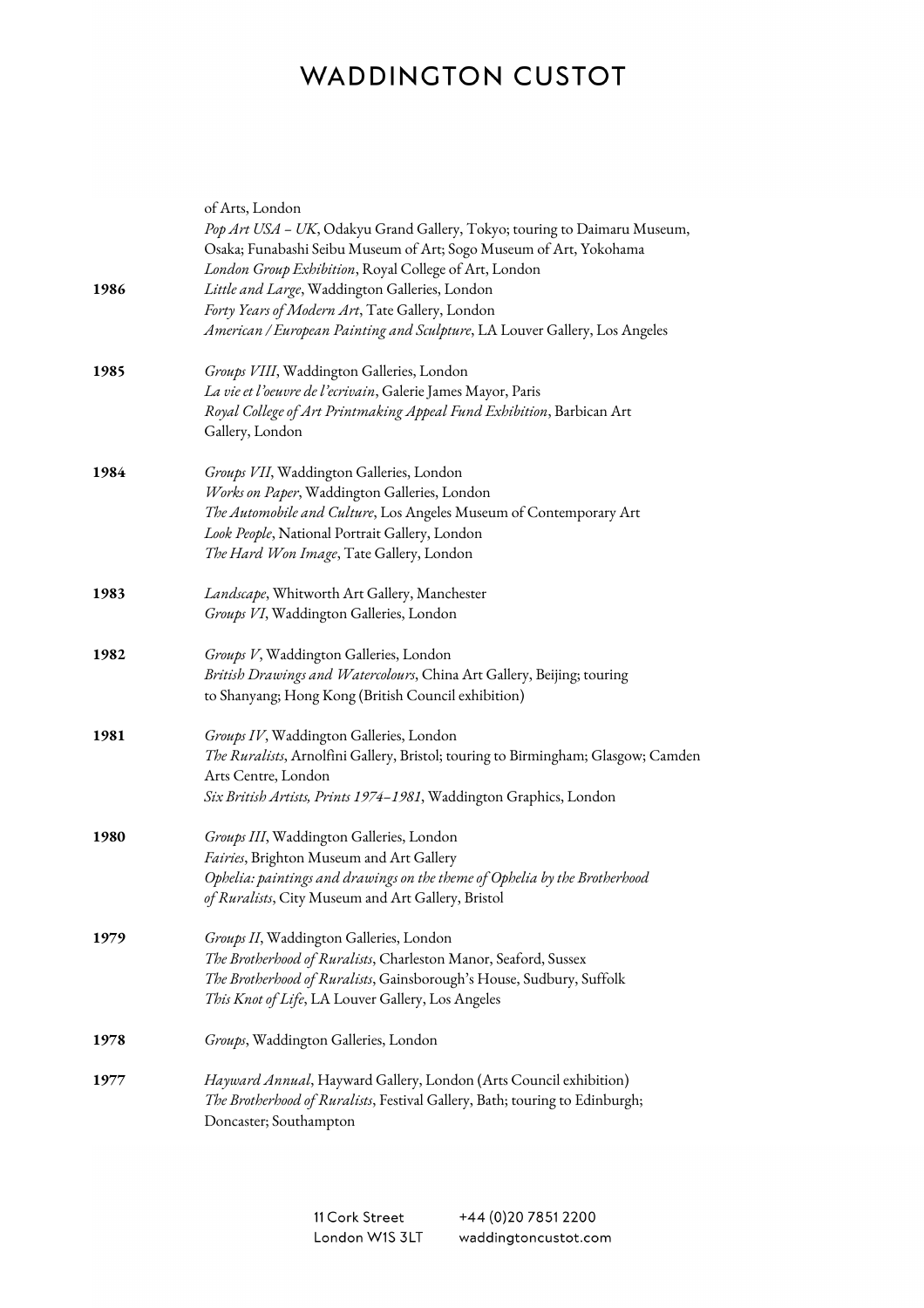|            | British Painting 1952-1977, Royal Academy of Arts, London                                                                                                                                                                                                                                                                                                                           |
|------------|-------------------------------------------------------------------------------------------------------------------------------------------------------------------------------------------------------------------------------------------------------------------------------------------------------------------------------------------------------------------------------------|
| 1976       | Pop Art in England, Kunstverein, Hamburg; touring to Munich; York Art Gallery<br>Arte Inglese Oggi 1960-76, Palazzo Reale, Milan (British Council exhibition)<br>Peter Blake, Richard Hamilton, David Hockney, R B Kitaj, Eduardo Paolozzi,<br>Boymans-van Beuningen Museum, Rotterdam                                                                                              |
| $1976 - 5$ | European Painting in the 70s, Los Angeles County Museum of Art; touring<br>to St Louis Art Museum; Elvehjem Art Center, Madison, Wisconsin                                                                                                                                                                                                                                          |
| 1974       | Peter Blake (with works by Jann Haworth), Festival Gallery, Bath<br>Peter Blake's Selection, Festival Gallery, Bath<br>British Painting '74, Hayward Gallery, London<br>Works on Paper, Waddington Galleries, London                                                                                                                                                                |
| 1973       | 11 Englische Zeichner, Staatliche Kunsthalle, Baden-Baden; touring to Kunsthalle,<br>Bremen; ICC, Antwerp<br>Earth Images, Scottish National Gallery of Modern Art, Edinburgh (Scottish Arts<br>Council exhibition)<br>Henry Moore to Gilbert and George: Modern British art from the Tate Gallery,<br>Palais des Beaux-Arts, Brussels                                              |
| 1971       | Works on Paper, Waddington Galleries, London<br>Critic's Choice, selected by Robert Melville, Arthur Tooth and Sons, London                                                                                                                                                                                                                                                         |
| $1971 - 0$ | New Multiple Art, Whitechapel Art Gallery, London (Arts Council exhibition)                                                                                                                                                                                                                                                                                                         |
| 1970       | Works on Paper, Waddington Galleries, London<br>Contemporary British Art, National Museum of Modern Art, Tokyo<br>British Painting and Sculpture 1960-1970, National Gallery of Art, Washington, DC<br>An Exhibition of Paintings, Drawings and Screenprints by Peter Blake and<br>Graham Ovenden based on the theme of Lewis Caroll's Alice, Waddington Galleries,<br>London       |
| 1969       | Pop Art, Hayward Gallery, London                                                                                                                                                                                                                                                                                                                                                    |
| 1968       | Painting 1964-1967, Hayward Gallery, London (Arts Council exhibition)<br>Britische Kunst heute, Kunstverein, Hamburg<br>Three Blind Mice, de collecties: Visser, Peeters, Becht, Stedelijk Van Abbemuseum,<br>Eindhoven<br>The Obsessive Image 1960-1968, Institute of Contemporary Arts, London<br>From Kitaj to Blake: non-abstract artists in Britain, Bear Lane Gallery, Oxford |
| $1968 - 7$ | Three Painters: Peter Blake, Jim Dine, Richard Hamilton, Midlands Arts Centre,<br>Birmingham; touring to Arts Council Gallery, Cambridge                                                                                                                                                                                                                                            |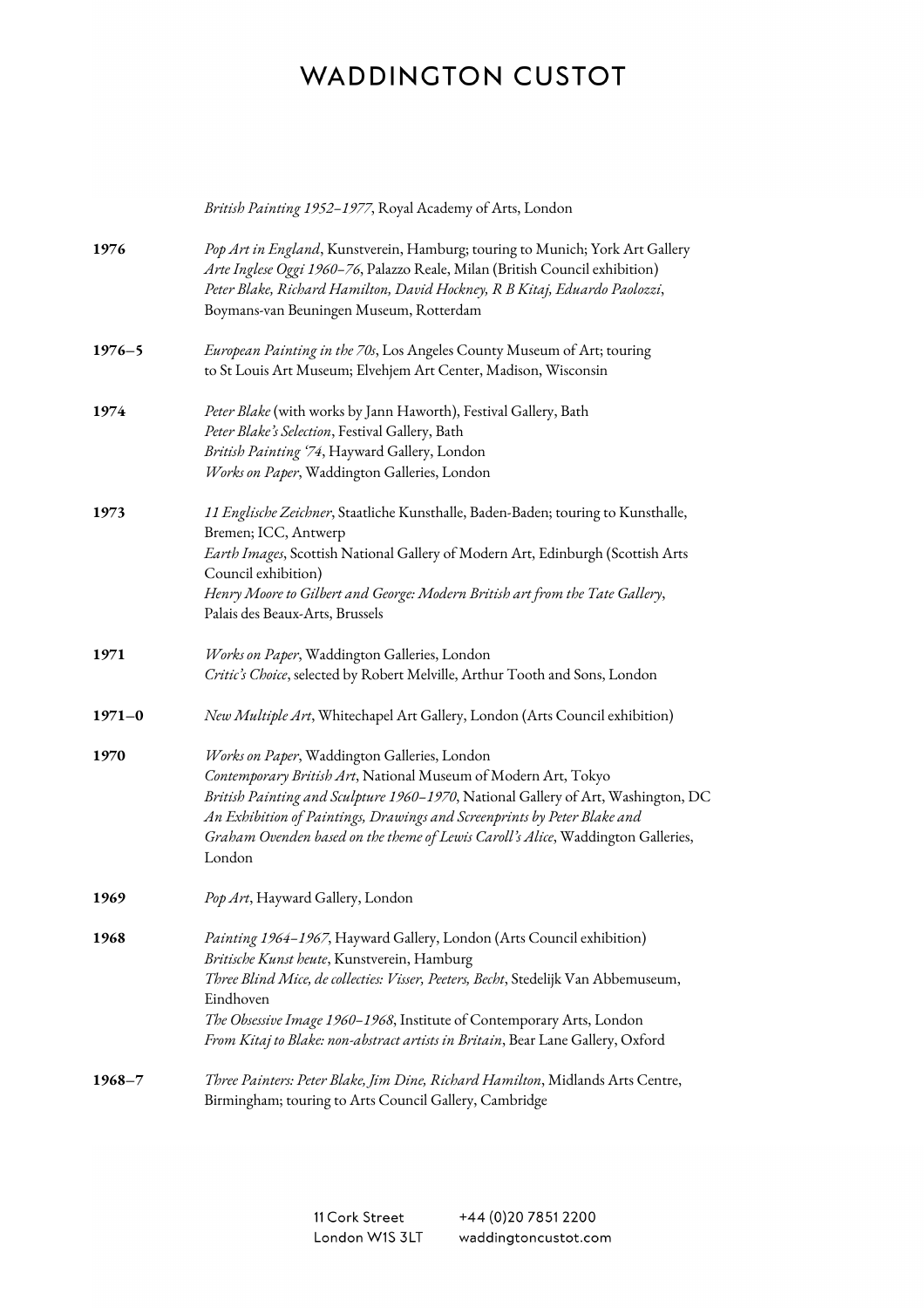| 1967       | British Drawings: The New Generation, The Museum of Modern Art, New York<br>Work from 1956 to 1967 by Clive Barker, Peter Blake, Richard Hamilton, Jann<br>Haworth and Le visage de l'homme dans l'art contemporain, Musée Rath, Geneva<br>Jeunes Peintres Anglais, Palais des Beaux-Arts, Brussels<br>Englische Kunst, Galerie Bischofberger, Zurich<br>1967 Pittsburgh International, Carnegie Institute, Pittsburgh<br>Convocation Exhibition, Royal College of Art, London<br>Recent British Painting: Peter Stuyvesant Collection, Tate Gallery, London<br>Homage to Marilyn Monroe, Sidney Janis Gallery, New York |
|------------|--------------------------------------------------------------------------------------------------------------------------------------------------------------------------------------------------------------------------------------------------------------------------------------------------------------------------------------------------------------------------------------------------------------------------------------------------------------------------------------------------------------------------------------------------------------------------------------------------------------------------|
| 1966       | European Drawings, Solomon R Guggenheim Museum, New York<br>Work in Progress, Robert Fraser Gallery, London<br>Blake, Boshier, Caulfield, Hamilton, Paolozzi, Studio Marconi, Milan<br>Irish Exhibition of Living Art, National College of Art, Dublin                                                                                                                                                                                                                                                                                                                                                                   |
| 1965       | Peter Stuyvesant Foundation: a collection in the making, Whitechapel Art<br>Gallery, London<br>Pop Art: Nouveau Idealisme, Palais des Beaux-Arts, Brussels<br>London: The New Scene, Walker Art Center, Minneapolis; touring to The Washington<br>Gallery of Modern Art, Washington, DC; Institute of Contemporary Art, Boston;<br>Seattle Art Museum Pavilion; The Vancouver Art Gallery; The Art Gallery of Toronto;<br>The National Gallery of Canada, Ottawa                                                                                                                                                         |
| 1964       | The New Image, Arts Council of Northern Ireland, Belfast<br>6 Young Painters, Blackburn Art Gallery; touring to Newcastle-upon-Tyne;<br>Kingston-upon-Hull; Eastbourne; Cambridge; Sheffield (Arts Council exhibition)<br>New painting 61-64, Arts Council of Great Britain, London<br>British Painting from the Paris Biennale 1963, Royal College of Art, London<br>Shakespeare Exhibition, 1954-1964, Stratford-upon-Avon<br>Summer Exhibition 1964, Robert Fraser Gallery, London<br>Pittsburgh International, Carnegie Institute, Pittsburgh                                                                        |
| 1963       | Drawings by Artists of Two Generations, Grabowsky Gallery, London<br>British Painting in the Sixties, Whitechapel Art Gallery, London<br>Dunn International Exhibition, Beaverbrook Art Gallery, Fredericton, New Brunswick;<br>touring to Tate Gallery, London<br>Troisième Biennale de Paris, Musée d'Art Moderne, Paris                                                                                                                                                                                                                                                                                               |
| $1963 - 2$ | British Art Today, San Francisco Museum of Art; touring to Dallas Museum<br>of Contemporary Arts; Santa Barbara Museum of Art                                                                                                                                                                                                                                                                                                                                                                                                                                                                                            |
| 1962       | British Painting Today and Yesterday, Arthur Tooth and Sons, London<br>Towards Art?, Royal College of Art, London<br>New Realists, Sidney Janis Gallery, New York                                                                                                                                                                                                                                                                                                                                                                                                                                                        |
| 1961       | Pauline Boty, Peter Blake, Christine Porter, Geoffrey Reeve, AIA Gallery, London                                                                                                                                                                                                                                                                                                                                                                                                                                                                                                                                         |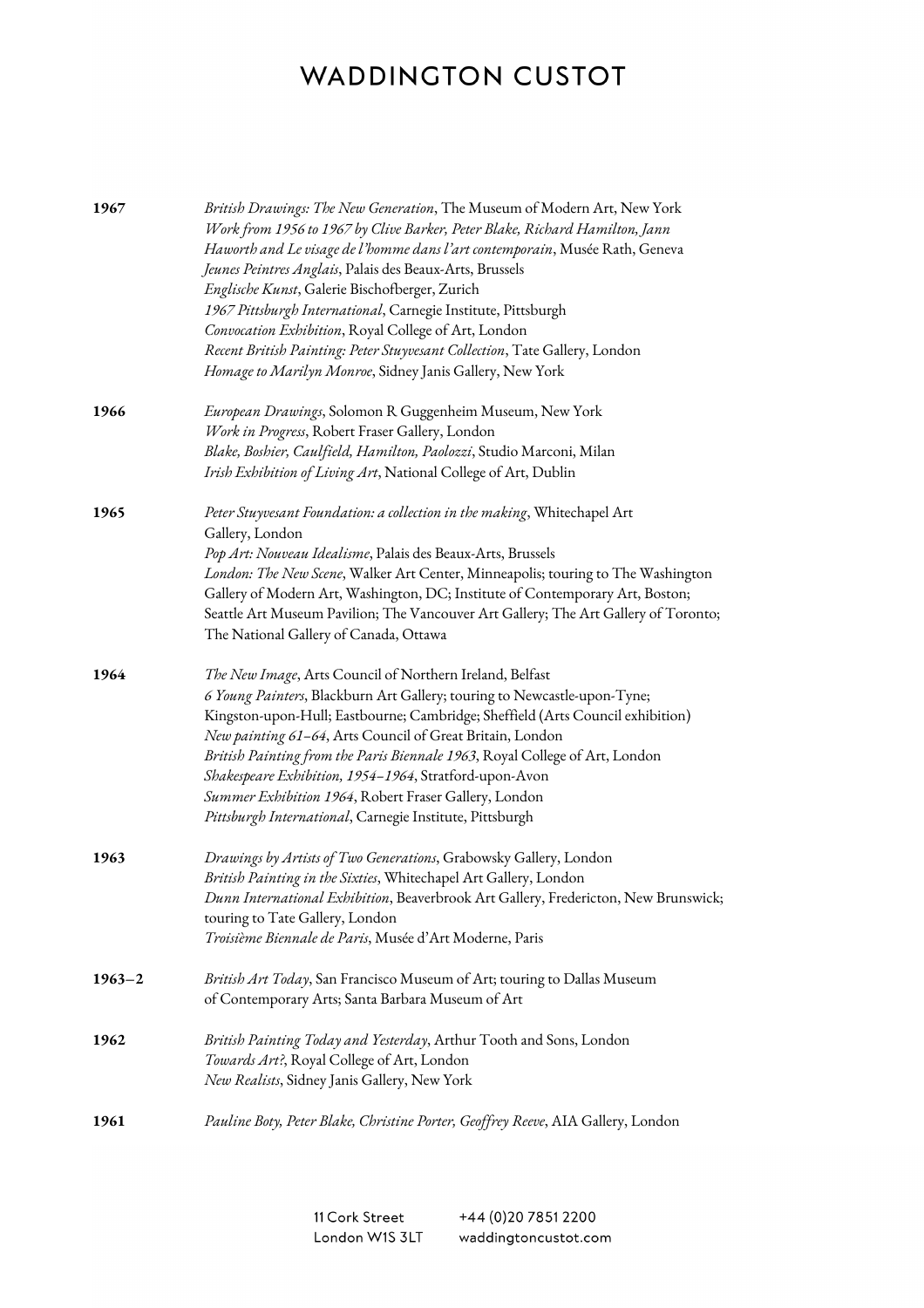|      | John Moores Liverpool Exhibition, Walker Art Gallery, Liverpool                                                 |
|------|-----------------------------------------------------------------------------------------------------------------|
| 1960 | Theo Crosby: sculpture, Peter Blake: objects, John Latham: libraries, Institute<br>of Contemporary Arts, London |
|      | Grass by Tony Gifford, Gold by Peter Blake, New Vision Centre, London                                           |
|      | Peter Blake, Roddy Maude-Roxby, Ivor Abrahams, Portal Gallery, London                                           |
|      | The Mysterious Sign, Institute of Contemporary Arts, London                                                     |
| 1958 | <i>Five Painters</i> (with John Barnicoat, Peter Coviello, William Green and Richard Smith),                    |
|      | Institute of Contemporary Arts, London                                                                          |
|      | The Guggenheim Painting Award 1958: British Section, Whitechapel Art Gallery,<br>London                         |
|      |                                                                                                                 |
| 1955 | Paintings by Tutors and Students at the RCA, Exeter                                                             |
|      | The Observer Exhibition of Portraits of Children, RWS Galleries, London                                         |
|      | Daily Express Young Artists' Exhibition, New Burlington Galleries, London                                       |
| 1954 | Royal Academy Summer Exhibition, Royal Academy of Arts, London (and also                                        |
|      | in 1955, 1962, 1965, 1968, 1970, 1976, 1978, 1982-3, 1986, 1989, 1991-2005, 2018)                               |

#### SELECTED PUBLIC COLLECTIONS

Arts Council Collection Baltimore Museum of Art Bristol City Art Gallery British Council, London Calouste Gulbenkian Foundation, Lisbon Carnegie Museum of Art, Pittsburgh Cecil Higgins Art Gallery, Bedford Ferens Art Gallery, Hull Museums & Art Gallery Leeds City Art Gallery Museo de Bellas Artes de Bilbao Museum Boymans-Van Beuningen, Rotterdam Museum Ludwig, Cologne Museum Moderner Kunst, Vienna Museum of Modern Art, New York National Museums Wales Royal College of Art, London Sheffield City Art Galleries Sintra Museum of Modern Art, Portugal – The Berardo Collection Tate, London Thyssen-Bornemisza Collection Tullie House Museum and Art Gallery, Carlisle Victoria and Albert Museum, London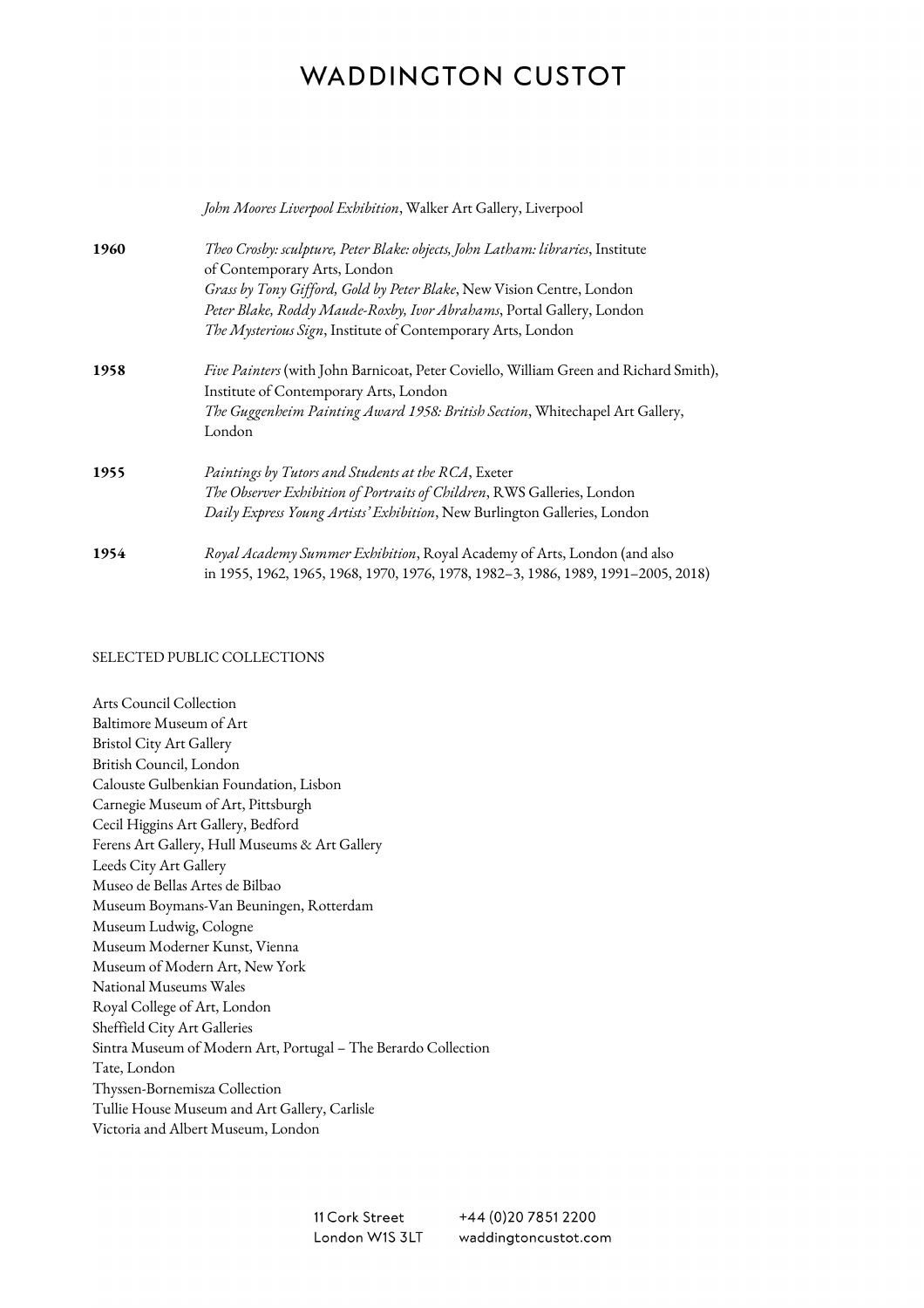#### Whitworth Art Gallery, Manchester Wolverhampton Art Gallery

SELECTED BIBLIOGRAPHY

| 2022 | Livingstone, Marco: Peter Blake: One Man Show, Lund Humphries, London                                                                                                                                                                                                                                                                                                                                                                                                                                                                                                                                                                                                                                                              |
|------|------------------------------------------------------------------------------------------------------------------------------------------------------------------------------------------------------------------------------------------------------------------------------------------------------------------------------------------------------------------------------------------------------------------------------------------------------------------------------------------------------------------------------------------------------------------------------------------------------------------------------------------------------------------------------------------------------------------------------------|
| 2021 | Preston, Clare; Elliott, Patrick; Hockney, David; Rudd, Nathalie, Peter Blake Collage, Waddington<br>Custot in partnership with Thames & Hudson, London                                                                                                                                                                                                                                                                                                                                                                                                                                                                                                                                                                            |
| 2011 | Sturgis, Alexander: Peter Blake: A Museum for Myself (exhibition catalogue), The Holburne Museum<br>Petry, Michael: The Art of Not Making: The New Artist / Artisan Relationship, Thames and Hudson,<br>London<br>Paris Escapades, Enitharmon Editions<br>Venice Fantasies, Enitharmon Editions                                                                                                                                                                                                                                                                                                                                                                                                                                    |
| 2010 | Homage 10 x 5: Blake's Artists, Waddington Galleries, London                                                                                                                                                                                                                                                                                                                                                                                                                                                                                                                                                                                                                                                                       |
| 2009 | Livingstone, Marco: Peter Blake: One Man Show, Lund Humphries, London<br>Peppiatt, Michael: Peter Blake (exhibition catalogue), Galerie Claude Bernard, Paris                                                                                                                                                                                                                                                                                                                                                                                                                                                                                                                                                                      |
| 2008 | Fermon, An Jo: Post-War to Pop. Modern British Art: Abstraction, Pop and Op Art (exhibition catalogue),<br>Whitford Fine Art, London<br>Peter Blake Collages and Works on Paper 1956-2008 (exhibition catalogue), Levy Galerie, Hamburg<br>Guadagnini, Walter: Peter Blake: Collagen und Arbeiten auf Papier 1956-2008, Levy Galerie, Hamburg,<br>Kerber Art<br>Fraser Jenkins, David: Figure, Landscape, Still Life (exhibition catalogue), Jonathan Clarke & Co,<br>London Wetterling, Bjorn: Wetterling Gallery presents The 30th Anniversary (exhibition catalogue),<br>Wetterling Gallery, Stockholm                                                                                                                          |
| 2007 | Gooding, Mel: An Alphabet by Peter Blake (exhibition catalogue), Paul Stolper, London<br>Grunenberg, Christoph and Laurence Sillars (eds.): Peter Blake a Retrospective, Tate Publishing, London<br>Sculpture, Waddington Galleries, London<br>Nilsson, Bo: Peter Blake: 1975-2005 (exhibition catalogue), Wetterling Gallery, Stockholm<br>Agnew, Julian: Looking Forward: Thirty Contemporary British Artists (exhibition catalogue), Agnew's,<br>London<br>Moorhouse, Paul: Pop Art Portraits (exhibition catalogue), National Portrait Gallery Publications,<br>London<br>Guadagnini, Walter, Lorand Hegyi, Daniela Lancioni: Pop Art 1956-1968 (exhibition catalogue),<br>Scuderie del Quirinale, Rome and Silvana Editoriale |
| 2006 | Nilsson, Bo: Peter Blake: 1975-2005 (exhibition catalogue), Wetterling Gallery, Stockholm                                                                                                                                                                                                                                                                                                                                                                                                                                                                                                                                                                                                                                          |
| 2005 | Nahum, Peter: The Brotherhood of Ruralists and the Pre-Raphaelites, Peter Nahum at the Leicester<br>Galleries, London                                                                                                                                                                                                                                                                                                                                                                                                                                                                                                                                                                                                              |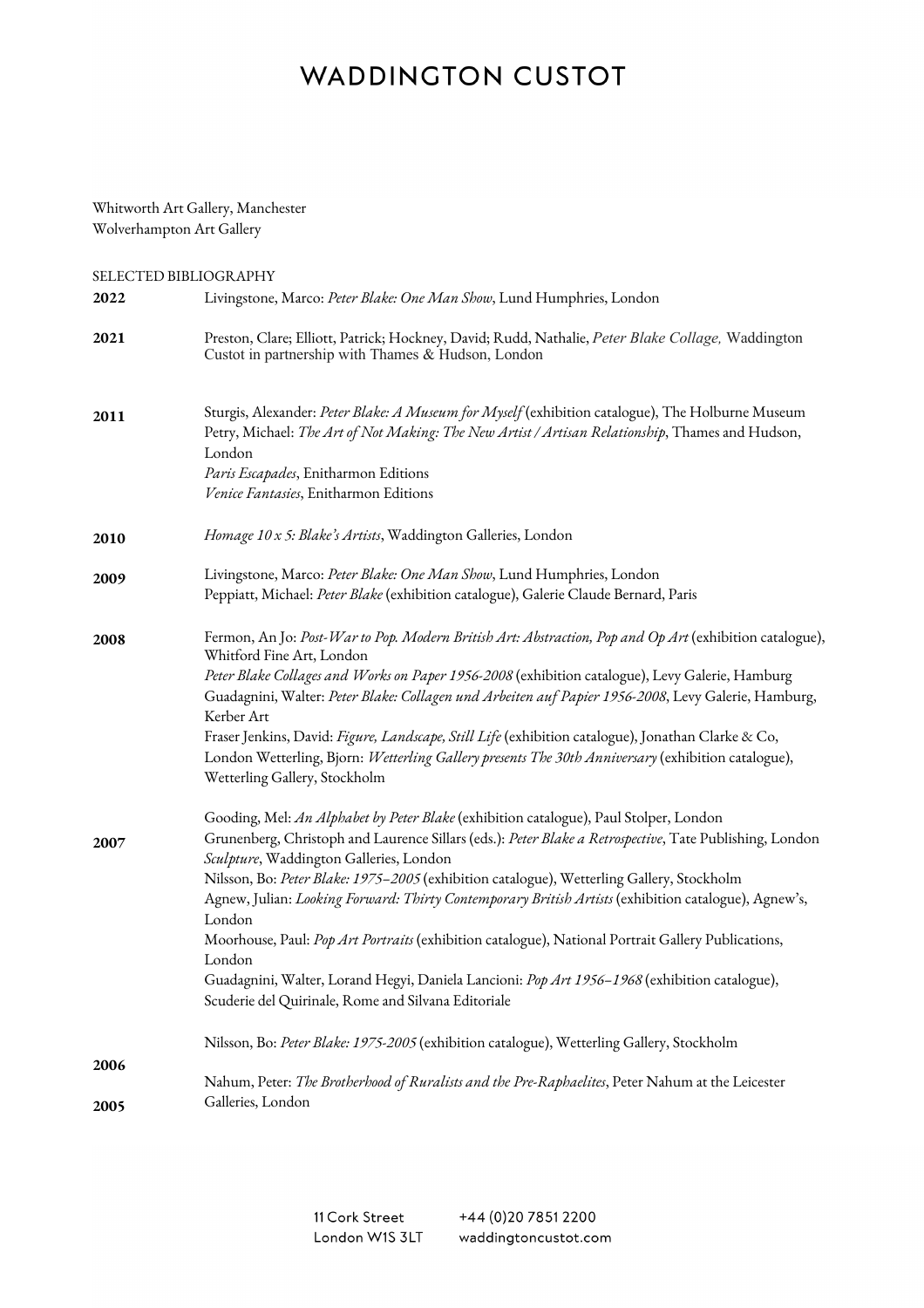|      | Orr, Chris and Stephen Farthing (ed.): Royal Academy Illustrated 2005, Royal Academy of Arts, London<br>Biggs, Lewis: Peter Blake 1–10 (Collages, Constructions, Drawings & Sculpture) and the Marcel Duchamp<br>Paintings, Waddington Galleries, London<br>Livingstone, Marco: British Pop (exhibition catalogue), Museu de Bellas Artes de Bilbao                                                                                                                                                                                                                                                              |
|------|------------------------------------------------------------------------------------------------------------------------------------------------------------------------------------------------------------------------------------------------------------------------------------------------------------------------------------------------------------------------------------------------------------------------------------------------------------------------------------------------------------------------------------------------------------------------------------------------------------------|
| 2004 | Stephens, Chris and Katherine Stout (eds.): Art & the 60s: This was Tomorrow, Tate Britain, London<br>Jones, Allen and David Hockney (ed.): 'Royal Academy Illustrated 2004', The Royal Academy of Arts,<br>London<br>Sairally, Alexander: Marilyn. Una vida de leyenda (exhibition catalogue), Reales Ataranzanes de Valencia                                                                                                                                                                                                                                                                                   |
|      | Paintings, Sculpture and Works on Paper, Waddington Galleries, London                                                                                                                                                                                                                                                                                                                                                                                                                                                                                                                                            |
| 2003 | Turk, Gavin and Michael Benson: Peter Blake Sculpture (exhibition catalogue), The London Institute<br>gallery, London                                                                                                                                                                                                                                                                                                                                                                                                                                                                                            |
|      | Riley, Richard: As Is When: A Boom in British Printmaking 1961-1972, British Council, London<br>de Cruz, Gemma (text) and Amanda Eliasch (photographs): British Artists at Work, Assouline, New York<br>Modern British Art, Jonathon Clark Fine Art, London                                                                                                                                                                                                                                                                                                                                                      |
| 2002 | Wilding, Alison (ed.): Royal Academy Illustrated 2002, Royal Academy of Arts, London<br>United Kingdom United States (exhibition catalogue), Waddington Galleries, London                                                                                                                                                                                                                                                                                                                                                                                                                                        |
| 2001 | Harrison, Martin (intro.): Transition, The London Art Scene in the Fifties (exhibition catalogue), Barbican<br>Art Galleries, London<br>Blake, Peter (ed.): Royal Academy Illustrated 2001, Royal Academy of Arts, London<br>Rifkin, Ned (fore.): Pop Art U.S./U.K. Connections, 1956-1966 (exhibition catalogue), The Menil<br>Collection in association with Hatje Cantz Publishers<br>Francis, Mark (ed.): Les Annees Pop 1956-1968 (exhibition catalogue), Centre Pompidou, Paris<br>Melly, George and Louisa Buck: The Colony Room Club 2001-A Space Oddity (exhibition catalogue), A22<br>Projects, London |
| 2000 | Blake, Peter, Dawn Ades, Natalie Rudd (exhibition catalogue): Peter Blake about collage, Tate Gallery<br>Publishing, Liverpool<br>McCaughey, Patrick (intro.): 'Peter Blake', The School of London and Their Friends (exhibition catalogue),<br>Yale Center for British Art, New Haven, Connecticut, pp.54-58                                                                                                                                                                                                                                                                                                    |
| 1999 | Lambirth, Andrew (intro. & interview): A cabinet of curiosities from the collection of Peter Blake<br>(exhibition catalogue), Morley Gallery, London                                                                                                                                                                                                                                                                                                                                                                                                                                                             |
| 1998 | Waldman, Diane (intro.): Collage-The Pasted-Paper Revolution (exhibition catalogue), Crane Kalman<br>Gallery, London<br>Smakprov. Wetterling Gallery 1978-1998 (exhibition catalogue), Wetterling Gallery, Stockholm                                                                                                                                                                                                                                                                                                                                                                                             |
| 1997 | Mulder, Jorge and Rui Sanches (intro.): Treasure Island (exhibition catalogue), Calouste Gulbenkian<br>Foundation, Lisbon<br>Livingstone, Marco (edit.): The Pop '60s: Transatlantic Crossing (exhibition catalogue), Fundaçao das<br>Descobertas (Lisbon), Centro Cultural de Belém<br>Rhys-Jones, Griff (intro.): Essence of Humour (exhibition catalogue), Crane Kalman Gallery, London                                                                                                                                                                                                                       |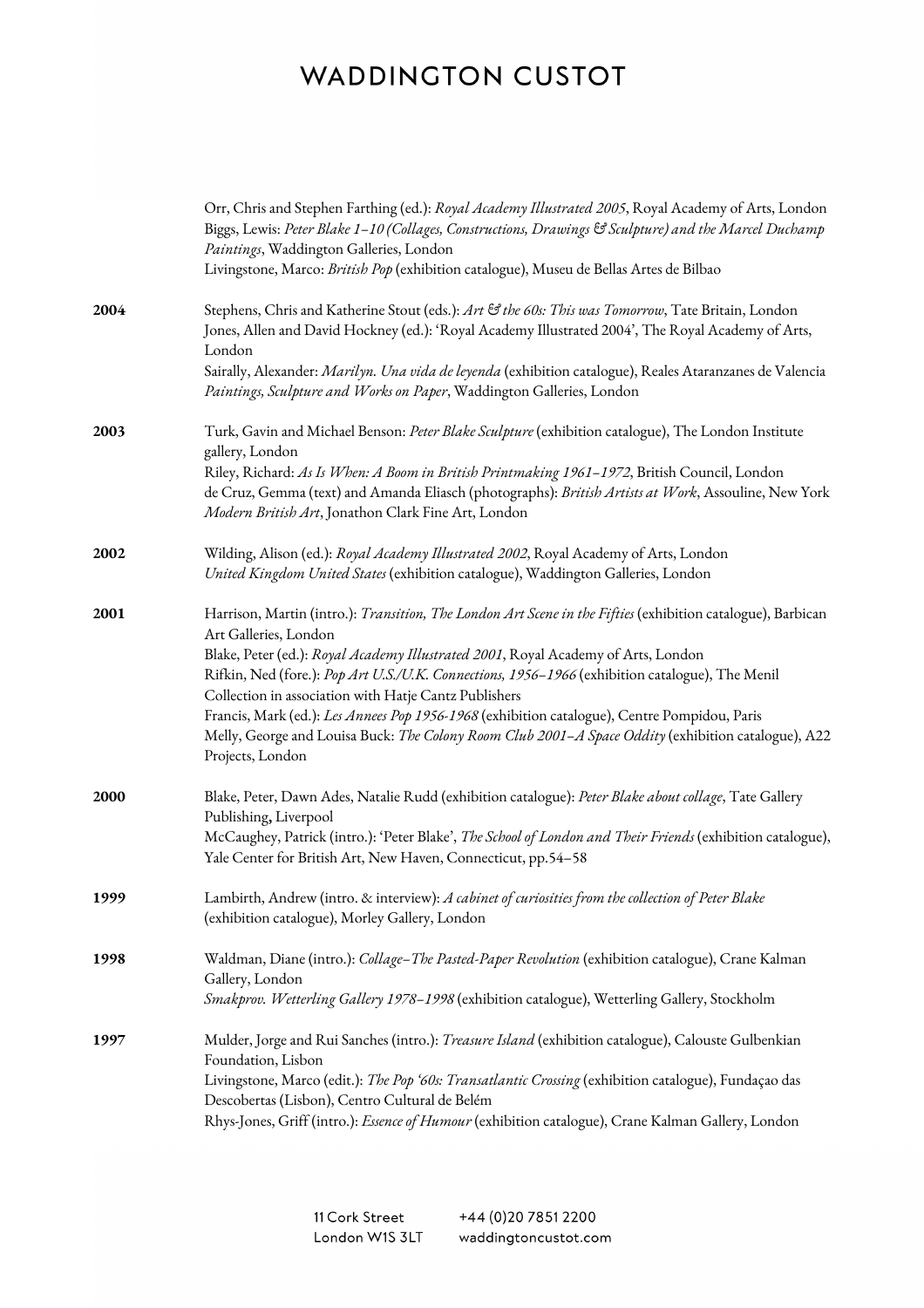|             | Collings, Matthew: Blimey!, 21 Publishing, Cambridge                                                                                                                                                                                                                                                                                                                                                                                                                                                                             |
|-------------|----------------------------------------------------------------------------------------------------------------------------------------------------------------------------------------------------------------------------------------------------------------------------------------------------------------------------------------------------------------------------------------------------------------------------------------------------------------------------------------------------------------------------------|
| 1996        | Huntington-Whiteley, James: Football (exhibition catalogue), Gallery 27, London<br>Capelo, Francisco (intro.): The Berardo Collection, Sintra Museum of Modern Art, Portugal<br>Livingstone, Marco and Colin Wiggins (essays): Now We Are 64: Peter Blake at the National Gallery,<br>National Gallery, London                                                                                                                                                                                                                   |
| 1995        | Jacques, Alison (intro.): Peter Blake, Patrick Caulfield, Howard Hodgkin: Paintings from the 60s and 70s<br>(exhibition catalogue), Waddington Galleries, London<br>Livingstone, Marco (intro.): Peter Blake (exhibition catalogue), Galerie Claude Bernard, Paris Mercurio,<br>Gianni and Stefano Petricca (ed.): Marilyn Monroe: The Life, The Myth, (exhibition catalogue), Rizzoli<br>Kamon, Yasuo (fore.): Revolution: Art of the Sixties from Warhol to Beuys (exhibition catalogue), Museum<br>of Contemporary Art, Tokyo |
| 1994        | DePaoli, Geri (ed.): Elvis + Marilyn: 2 x Immortal (exhibition catalogue), The Institute of Contemporary<br>Art, Boston, Rizzoli International Publications                                                                                                                                                                                                                                                                                                                                                                      |
| 1993-92     | Livingstone, Marco (ed.): Pop Art (exhibition catalogue), The Montreal Museum of Fine Arts                                                                                                                                                                                                                                                                                                                                                                                                                                       |
| 1992        | Ready, Steady, Go: Painting of the Sixties from the Arts Council Collection (exhibition catalogue), Arts<br>Council & South Bank Publications<br>The Painter in Glass (exhibition catalogue), Glynn Vivian Art Gallery, Swansea                                                                                                                                                                                                                                                                                                  |
| $1992 - 91$ | Lores, Maite and Keith Patrick: From Bacon to Now: The Outsider in British Figuration (exhibition<br>catalogue),<br>Electa, pp.58-61,113                                                                                                                                                                                                                                                                                                                                                                                         |
| 1991        | 'Peter Blake', Art London '91 (exhibition catalogue), April, p.3<br>Livingstone, Marco: Pop Art (exhibition catalogue), Royal Academy of Arts, London<br>Christopher, Ann (ed.): Royal Academy Illustrated 1991 (exhibition catalogue), Royal Academy of Arts,<br>London, p.45                                                                                                                                                                                                                                                   |
| 1983        | Compton, Michael (intro.): Peter Blake (exhibition catalogue), Tate Gallery, London, pp.14-31<br>Usherwood, Nicholas: Peter Blake and the Ruralists (exhibition catalogue), Tate Gallery, London, pp.31-<br>34<br>Melville, Robert: The Durable Expendables of Peter Blake (exhibition catalogue), Tate Gallery, London,<br>pp.35-39                                                                                                                                                                                             |
| 1981        | The Tate Gallery 1978-80 (illustrated catalogue of aquisitions), Tate Gallery, London, pp.66-68<br>Usherwood, Nicholson: The Brotherhood of Ruralists, London                                                                                                                                                                                                                                                                                                                                                                    |
| 1980        | The Tate Gallery 1978-80 (illustrated biennial report), Tate Gallery, London, pp.41-2                                                                                                                                                                                                                                                                                                                                                                                                                                            |
| 1974        | Blake, Peter (intro.): Peter Blake's Selection Exhibition (exhibition catalogue), Festival Gallery, Bath Crone,<br>Rainer (intro.): Peter Blake (exhibition catalogue), Palais des Beaux-Arts, Brussels                                                                                                                                                                                                                                                                                                                          |